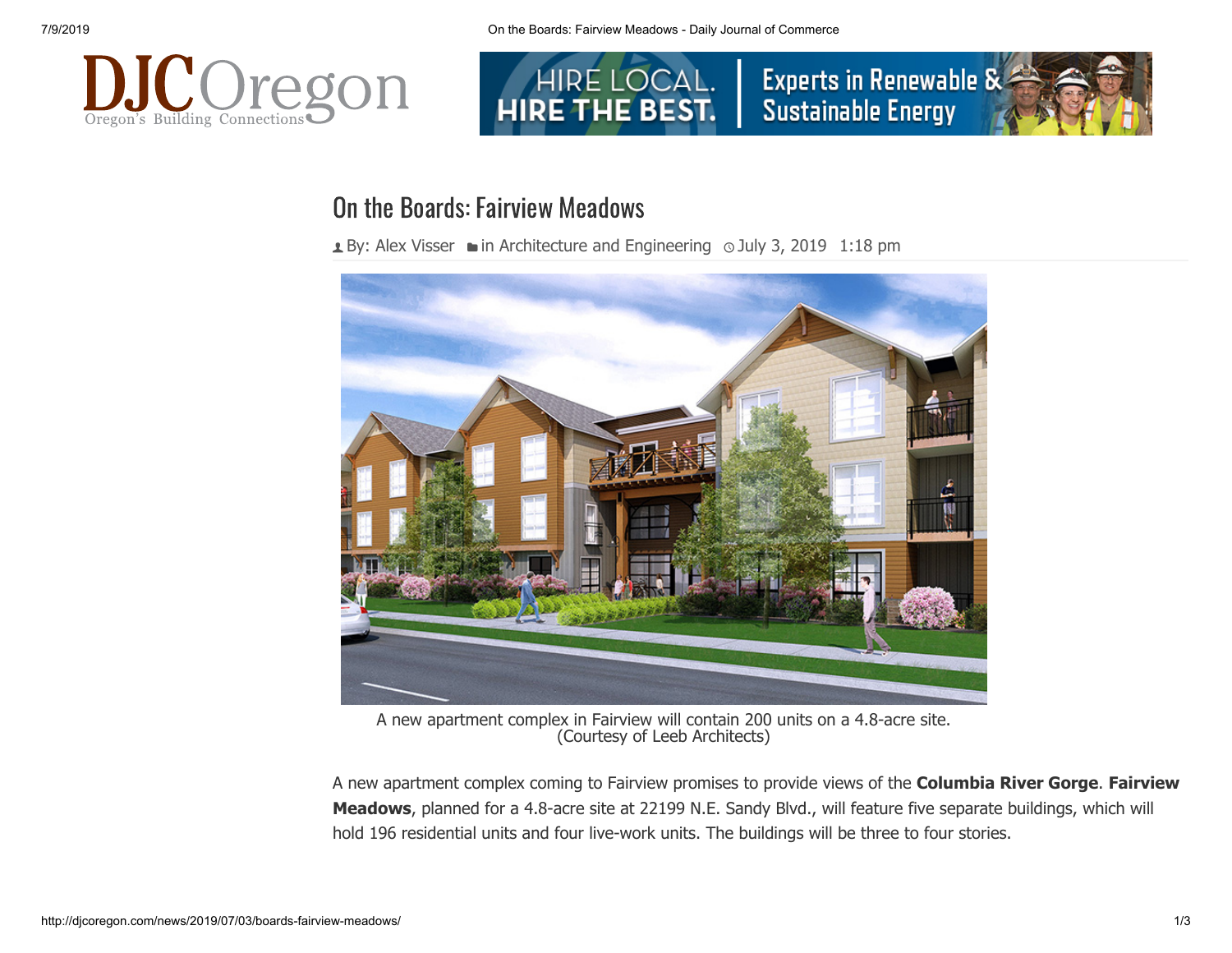7/9/2019 On the Boards: Fairview Meadows - Daily Journal of Commerce

**West Coast Home Solutions** is the project's owner, developer and contractor, and **Leeb Architects** is the designer. **TM Rippey** is providing structural consulting, with Vancouver, Washington-based **Standridge Design** contributing civil engineering. Ä

"We're trying to add to the success of Sandy Boulevard," Leeb project architect Steve Sandstrom said. "Fairview's become a lot more attractive as far as housing."

With companies like Amazon building large warehouses in nearby Troutdale, Sandstrom said the area is gaining jobs and a greater need for housing. Plus, the Fairview City Council last year voted to provide incentives for development on vacant land, he said.

One of the logistical challenges presented by the Fairview Meadows site is its slope, Sandstrom said. To get river views for the property slightly north of Interstate 84, construction will be on a 10-percent grade. Workers performing site preparation have recently begun to smooth out a spot for the complex. Construction will begin at the end of the year at the very earliest, but possibly not until next year, Sandstrom said.

Another unique element Sandstrom pointed to is the podium-style construction for two of the five buildings. This design sees several levels of light framing stacked on top of a base of a harder material, usually concrete.

Fairview Meadows' buildings will have three to four stories of residential space atop two levels of above- or belowgrade parking. The project will be one of the first in Fairview to utilize podium construction, Sandstrom said.

Fairview Meadows is expected to open in 2020.

On the Boards is a DJC feature offering a look at the projects in Oregon being tackled by local architecture firms. To have your firm's projects considered, contact DJC architecture and engineering reporter Alex Visser at 503-802-7224 or avisser@djcOregon.com.

|  |  |  | Tagged with: LEEB ARCHITECTS STANDRIDGE DESIGN TM RIPPEY CONSULTING ENGINEERS |  | WEST COAST HOME SOLUTIONS |
|--|--|--|-------------------------------------------------------------------------------|--|---------------------------|
|--|--|--|-------------------------------------------------------------------------------|--|---------------------------|



## **BRIDGETOWER MEDIAT**